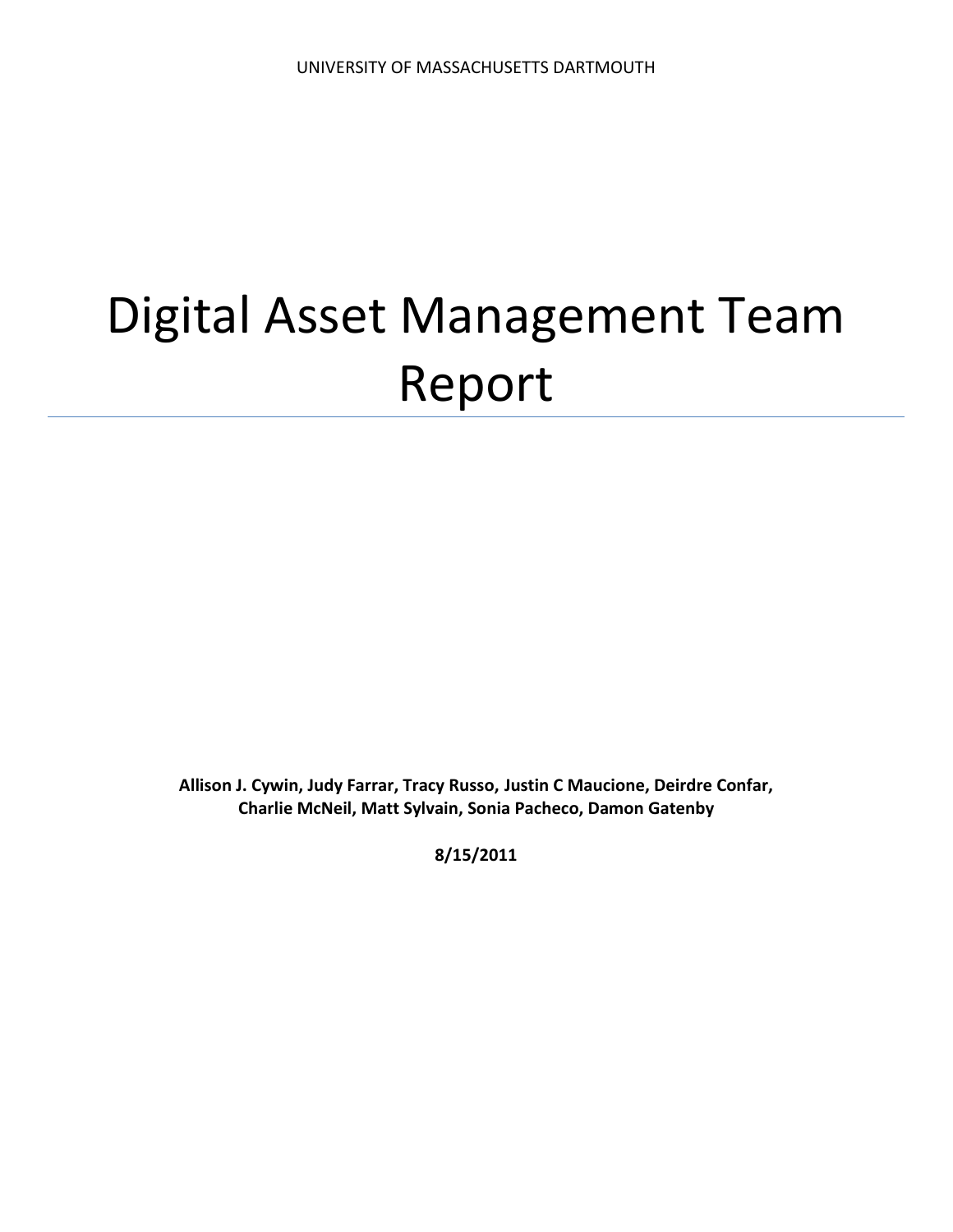# **Table of Contents**

| <b>Executive Summary_</b>                                                                                                                                                                                                      | $\overline{2}$          |
|--------------------------------------------------------------------------------------------------------------------------------------------------------------------------------------------------------------------------------|-------------------------|
| What are digital assets? Management of the state of the state of the state of the state of the state of the state of the state of the state of the state of the state of the state of the state of the state of the state of t | $\overline{\mathbf{4}}$ |
| Why is Digital Curation Important? The contract of the contract of the contract of the contract of the contract of the contract of the contract of the contract of the contract of the contract of the contract of the contrac | 4                       |
| Interviews with Deans _________                                                                                                                                                                                                |                         |
|                                                                                                                                                                                                                                |                         |
| <u>5</u><br>SMAST                                                                                                                                                                                                              |                         |
|                                                                                                                                                                                                                                |                         |
|                                                                                                                                                                                                                                |                         |
|                                                                                                                                                                                                                                |                         |
|                                                                                                                                                                                                                                |                         |
|                                                                                                                                                                                                                                |                         |
| <b>SEPPCE SEPPCE</b>                                                                                                                                                                                                           |                         |
|                                                                                                                                                                                                                                |                         |
|                                                                                                                                                                                                                                |                         |
|                                                                                                                                                                                                                                |                         |
|                                                                                                                                                                                                                                |                         |
|                                                                                                                                                                                                                                | q                       |
|                                                                                                                                                                                                                                | - 9                     |
|                                                                                                                                                                                                                                |                         |
|                                                                                                                                                                                                                                |                         |
|                                                                                                                                                                                                                                |                         |
|                                                                                                                                                                                                                                |                         |
|                                                                                                                                                                                                                                | $-11$                   |
|                                                                                                                                                                                                                                |                         |
|                                                                                                                                                                                                                                |                         |
|                                                                                                                                                                                                                                |                         |
|                                                                                                                                                                                                                                | 11                      |
|                                                                                                                                                                                                                                |                         |
|                                                                                                                                                                                                                                |                         |
|                                                                                                                                                                                                                                |                         |
| University of Minnesota (UM),<br>$\sim$ 12                                                                                                                                                                                     |                         |
|                                                                                                                                                                                                                                |                         |
|                                                                                                                                                                                                                                |                         |
|                                                                                                                                                                                                                                |                         |
|                                                                                                                                                                                                                                |                         |
|                                                                                                                                                                                                                                | 16                      |
|                                                                                                                                                                                                                                | 18                      |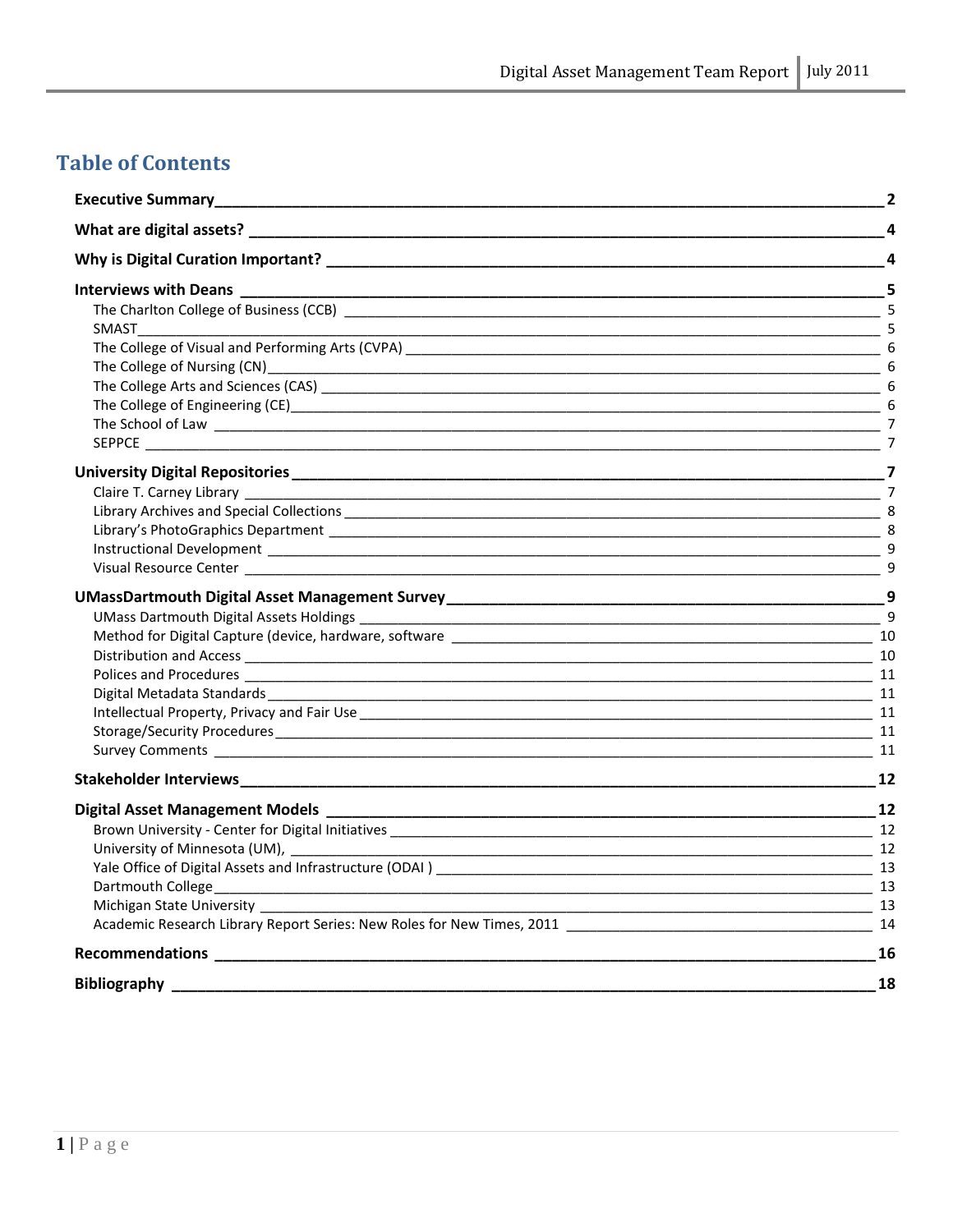#### <span id="page-2-0"></span>**Executive Summary**

The University of Massachusetts Dartmouth, like many universities, controls a growing body of valuable digital assets and is struggling with issues related to the management and retention of them. Currently, it lacks a comprehensive campus-wide digital management strategy. To address this deficit, Donna Massano, Vice Chancellor of IT, and Terry Burton, the Dean of the Library Services, formed a Digital Asset Management Team (DAMPT) comprised of representatives of the university's Library and Archives, Instructional Development, PhotoGraphics, and the Visual Resource Center units. The mission assigned to the team was to assess the university's digital assets, identify digital collections and repositories, determine approaches to digital capture and management, survey use and access to digital assets, and make recommendations that would begin to build a management solution for digital assets campus-wide.

#### **Digital Asset Management Planning Team (DAMPT)**

Before developing a plan however, DAMPT determined that a needs assessment of the campus's digital assets and initiatives was required in order to determine the scope of the digital collections and the methods they are maintained and managed. DAMPT set forth to identify digital assets holdings, to determine if and how these assets were being captured, distributed, and managed and finally to gauge the current state of UMassD digital initiatives and assets as they pertain to volume, use, distribution, management, and preservation. To achieve these objectives DAMPT employed a two tier approach. The first was to conduct a series of one-on-one interviews with deans, faculty members, digital creators and digital managers. The second was to develop and implement a campus wide online survey. Once these activities were completed DAMPT compiled and analyzed the findings, and concluded with recommendations that will ensure the creation of a digital asset management plan for the university.

DAMPT implemented and completed the following tasks.

- 1. Conducted individual interviews with Deans of UMass Dartmouth's colleges (August-October 2010)
- 2. Identified stakeholders who either maintain or plan to maintain digital collections and developed an email and mailing list for the survey (October 2010)
- 3. Constructed a survey of current digital assets and/or repositories, current digital management practices and approaches, retrieval and storage issues including hardware and software specific to digital assets, stakeholders' current needs associated with digital asset management including restriction and confidentiality. (November 2010)
- 4. Promoted and distributed the DAMPT survey campus-wide including via UMass Dartmouth Announce; the UMass Dartmouth calendar along with emails and letters to all the stakeholders on the list. (November 2010)
- 5. Opened the survey (December 2010) and closed it ( January 2011)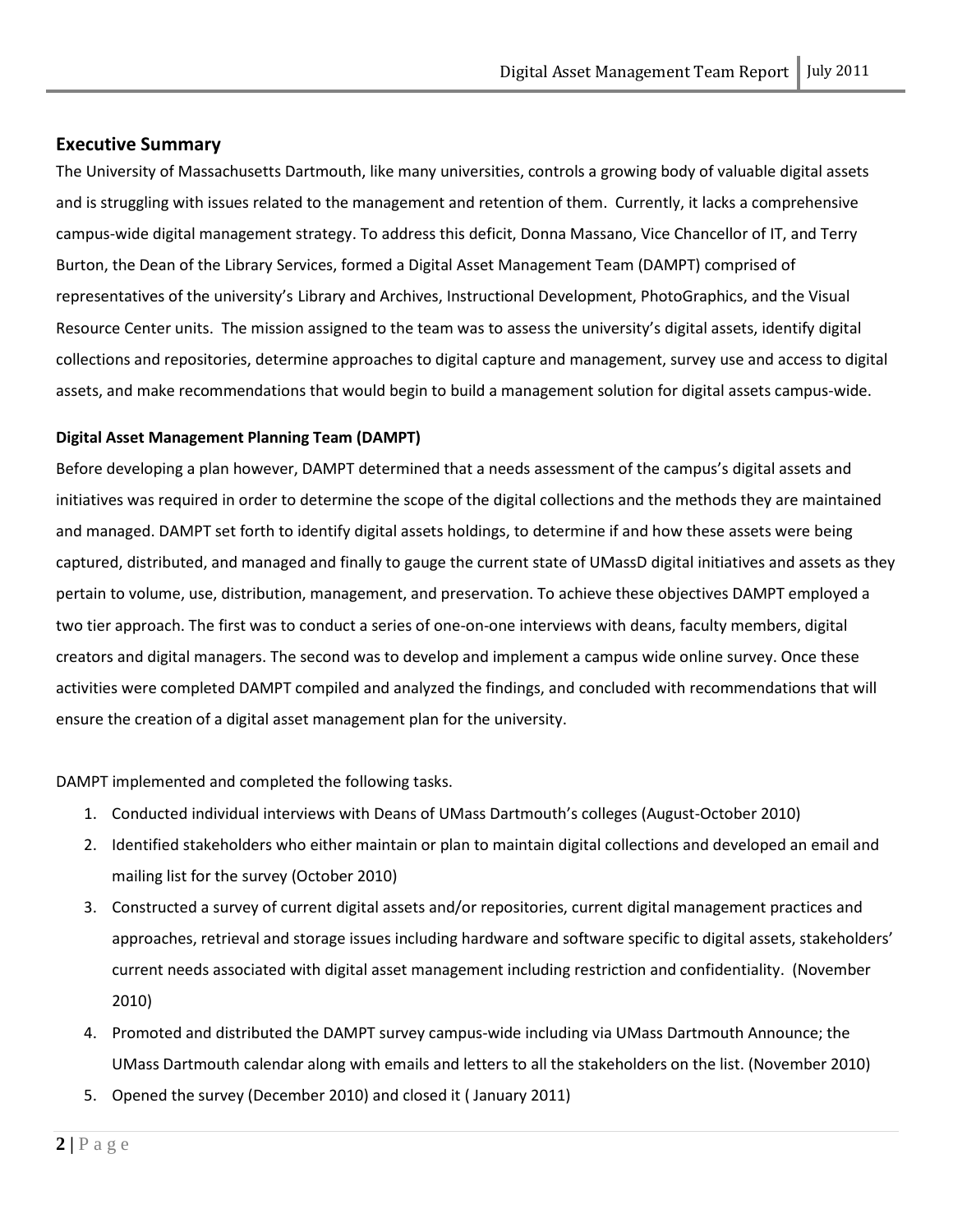- 6. Compiled and analyzed the results of the digital assets/repository survey (February-March 2011)
- 7. Conducted follow-up interviews with participants of the survey (March-April 2011)
- 8. Wrote and submitted a report to Dean of Library Services, the Associate Vice Chancellor for Information Technology and the Dean of the College of Visual and Performing Arts. (May-July 2011)

This report outlines the importance of digital asset management; identifies the state of the campus in regards to the capture, distribution and management of digital assets and/or collections, provides current professional approaches in the management of digital assets and offers recommendations that will move the university forward to a comprehensive digital asset management strategy.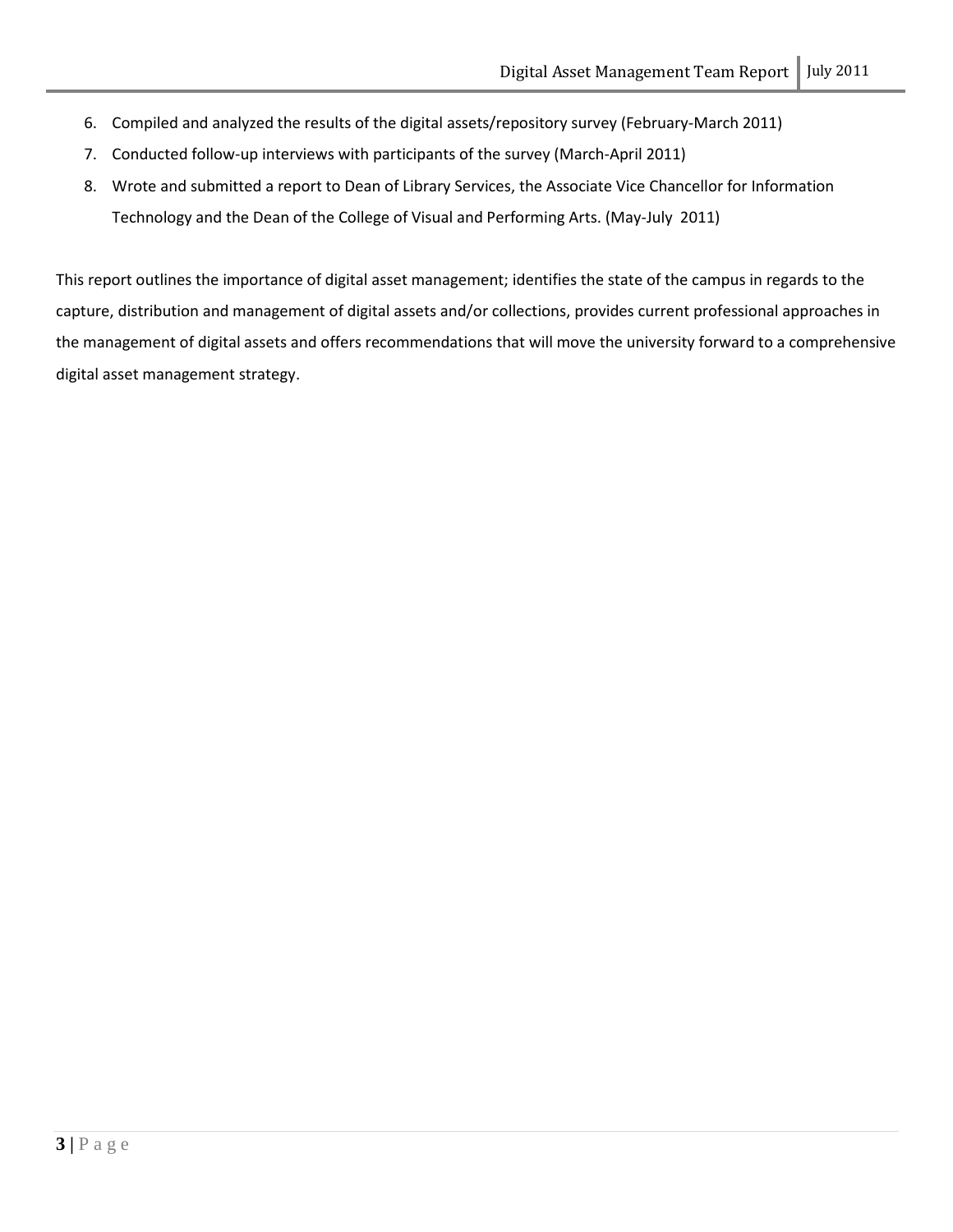# *Digital Asset Management Planning Team Report*

# <span id="page-4-0"></span>**What are digital assets?**

At the outset of its mission, the DAMPT needed to define the terms "digital assets" and "digital asset management." Depending on the discipline or purpose, digital assets are referred by one or more of several terms including reusable learning objects, electronic records, digital assets, datasets, and media assets. These terms often lead to confusion, especially when tries to address the needs or strategies employed by various departments and units. For the purpose of this report, the term digital assets is a general one that encompasses text, image, audio, and multimedia digital files, and datasets that are used for the purposes of instruction, research, and study.

Equally ambiguous is the phrase "digital asset management" (DAM) which can defined in several ways depending on the creator's/manager's point of view. Alan McCord, for example, writes: "*There is a maze of interwoven terms and acronyms, often confusing, sometime conflicting expressions that refers to "digital asset management*". (10) The University of California's Library Services uses digital asset management and digital curation interchangeably as illustrated in its vision statement. (6) In the past two decades, digital asset management (DAM) has implied a series of tasks and decisions surrounding the annotation, cataloguing, storage, retrieval, and distribution of digital assets. More recently, however, the phrase digital asset management has become more synonymous with software applications and enterprise solutions. Digital specialists and librarians in an attempt to clarify these conflicting definitions have begun to adopt the phrase "digital curation," an umbrella term that represents digital preservation, digital asset management, and electronic management. Oya Y. Rieger describes digital curation as a series of technical, intellectual, and managerial activities in support of creating, acquiring, appraising, repurposing, accessing, and preserving digitized and born-digital information assets. (14)

## <span id="page-4-1"></span>**Why is Digital Curation Important?**

"*An authentic record does not preserve itself, and even with the best-intentioned creators often lack the resources or expertise to act as permanent custodians*"--Christopher Prom. (15) The Digital Curation Center website states that "digital curation" is the key to the sustainability, reproducibility, and re-use of reliable and trusted digital resources. (5) However, some claim that institutions of higher education have been slow to adopt systematic curatorial procedures. Even though some universities have instituted digital initiatives which have resulted in the formation of best practices and standards for digital asset management, many of these digital projects were generated in isolation and were specific to the needs of their immediate constituents. Typically, these become isolated data silos with limited interoperability with others. As characterized by a recent report at Michigan State University, "*Without an active, well-considered longterm plan for managing and preserving these resources, they will eventually become inaccessible due to technological*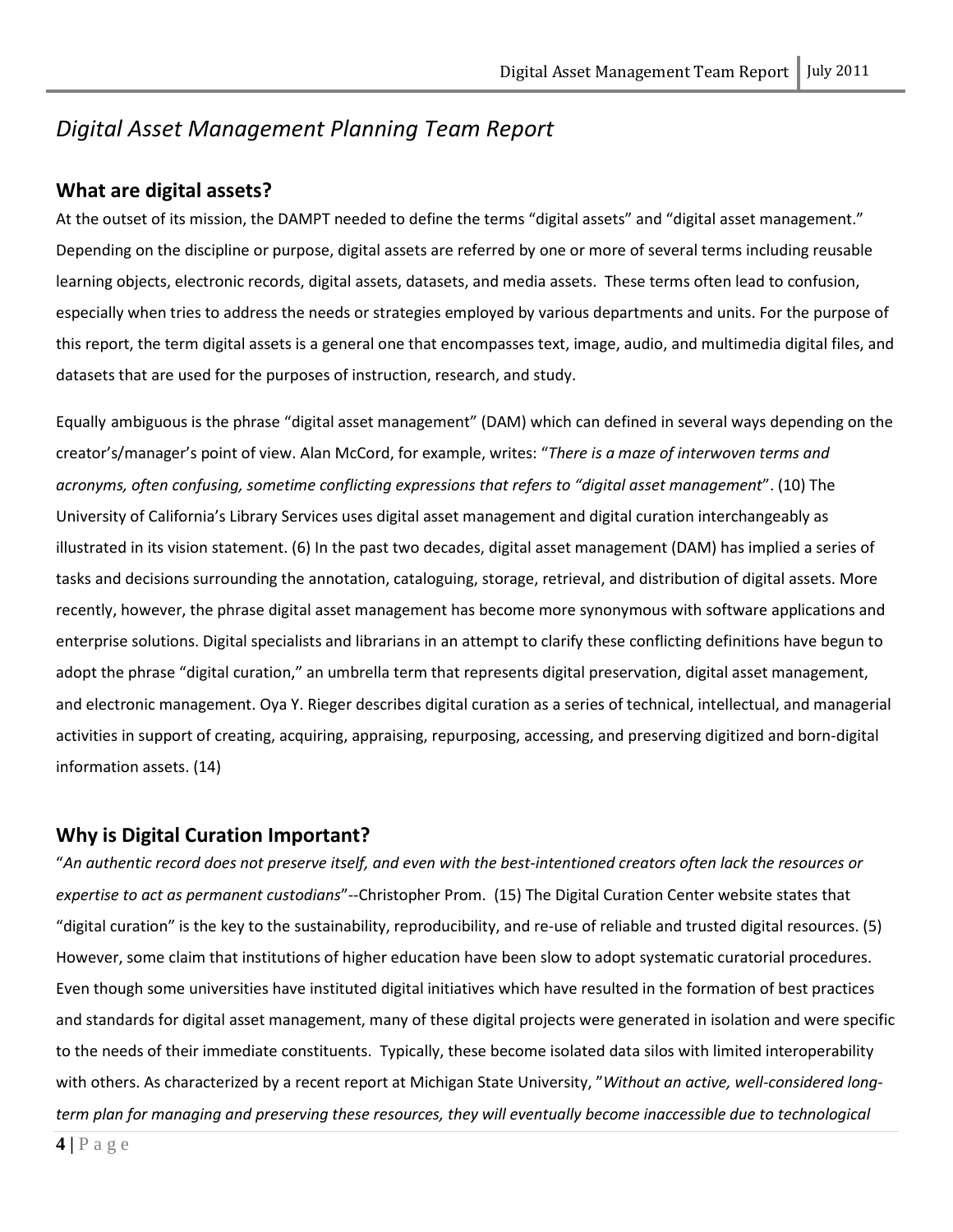*obsolescence and digital media fragility, and could cost researchers time and frustration searching for data or trying to locate files for sharing*." (7) This perception has been reinforced by funding agencies that have begun to recognize the relevance of digital curation and now require grant recipients to submit a digital management plan. In 2010, the National Science Foundation issued a policy requiring a data plan as illustrated in its current guidelines, "data management plans are intended to document how research data will be described, accessed, archived, shared, re-used, and re-distributed over the length of the funded project and beyond." (11) Within the health fields, the National Institute of Health has issued similar guidelines for research. As pressures build from funding agencies, researchers, and faculty members, a programmatic approach to data sharing and digital curation is needed more than ever and should be a top priority.

#### <span id="page-5-0"></span>**Interviews with Deans**

To prepare the survey, DAMPT conducted one-on-one interviews with the college Deans over the course of August, September, and October 2010. The intention of the interviews was to identify digital repositories and collections that are supported by the colleges; to determine individuals or departments responsible for the generation and/or maintenance of digital assets; to develop a preliminary list of stakeholders to include in the upcoming survey, and to reveal future endeavors or concerns. The interviews allowed the team the opportunity to discuss the global issues concerning the creation, distribution, and management of university's digital assets and present the concept of digital curation.

<span id="page-5-1"></span>**The Charlton College of Business (CCB)** subscribes and participates in third-party digital asset presentation systems: E-Portfolio (student work repository) and Sedona (faculty publication database system). Both systems are restricted to the college community. In addition, the Charlton College of Business supports three web portals: Business Innovation Research Center (BIRC), E-Commerce and Network, and Massachusetts Small Business Development Center Network (MSBDC). BIRC provides access to a collection of electronic publications (PDFs) via a web portal. E-Commerce appears to be primarily an information web site. The MSBDC web site provides a series of link to business video, PDF, and PowerPoint's. The CCB does not formally support digital collections or repositories. Instead digital assets are generated and managed by faculty.

<span id="page-5-2"></span>**SMAST** sponsors numerous projects that generate large amounts of digital assets including datasets, images, and multimedia digital files for the purpose of research and instruction. Digital assets are shared globally by means of the SMAST website. In some cases, digital assets are distributed through third-party agencies including [Environmental](http://www.smast.umassd.edu/Fisheries/ESDIM/index.php)  [Services Data and Information Management \(ESDIM\) and the Historical Data Rescue Project maintained by Northeast](http://www.smast.umassd.edu/Fisheries/ESDIM/index.php)  [Fisheries Science Center at NOAA.](http://www.smast.umassd.edu/Fisheries/ESDIM/index.php) Of particular note is the Historic Data Rescue Project's digital conversion project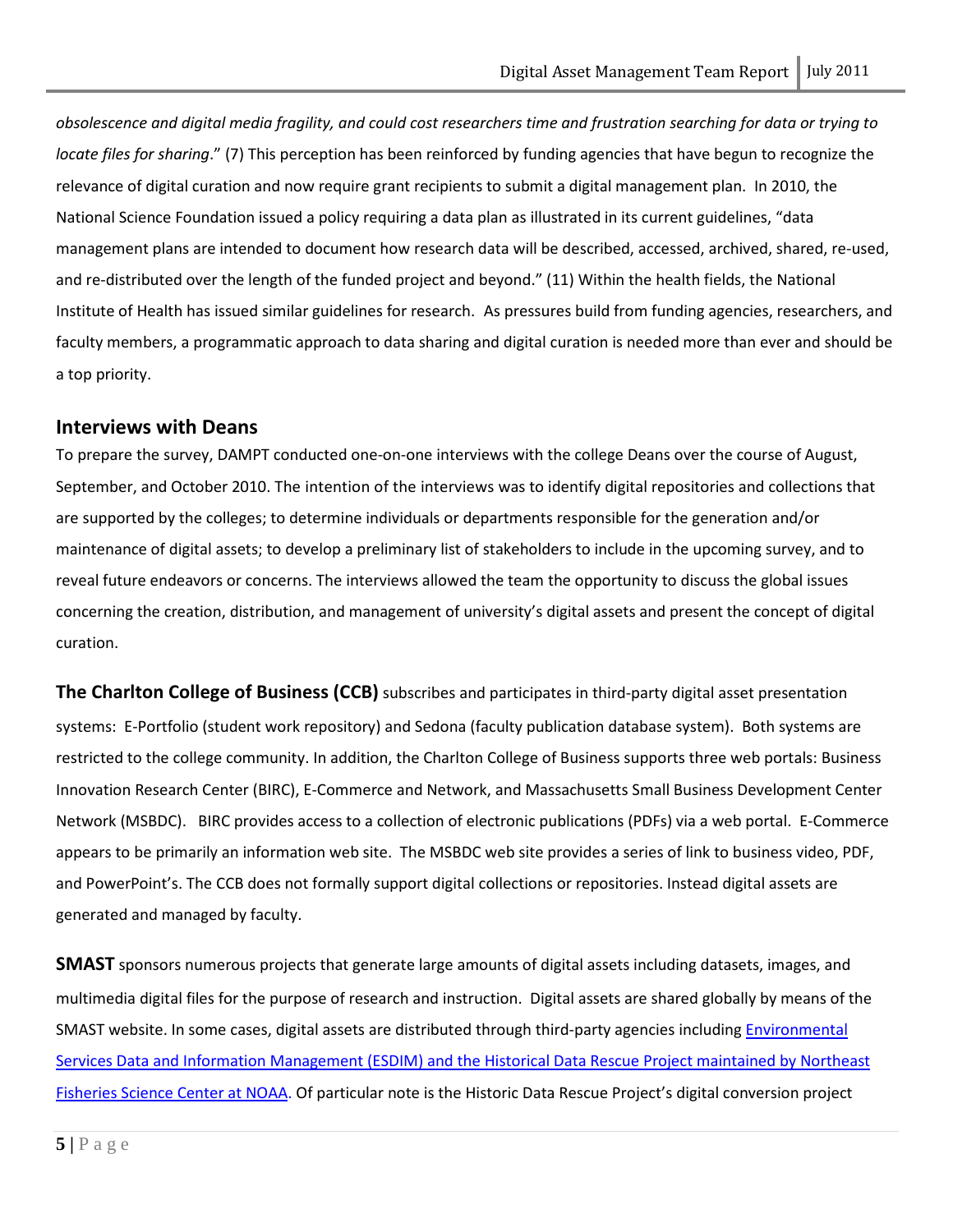which takes original and hand-written records of early coastal survey and records from the US Fish Commission and transforms them to digital format. For the most part, digital projects are managed by individual faculty members and are distributed through department or faculty websites. SMAST does not have a centralized department/manager for its vast collection of digital resources. The Dean expressed concern regarding future interoperability and accurate descriptive metadata associated with the digital assets. The Dean did express an interest in the establishment of a visualization and simulation lab for research and teaching.

<span id="page-6-0"></span>**The College of Visual and Performing Arts (CVPA)** supports the Visual Resource Center (VRC), a digital image and multimedia repository that provides content for the purpose of instruction and study. The VRC uses LUNA to manage and distribute digital image and multimedia content (150,000 images and multimedia files). The Textile Design Media Center has an array of general design software, including Pointcarré, a proprietary industry software for advanced textile design, and WeaveMaker for basic weaving projects. A full-time technician oversees four media labs for the Design Department in support of student work and classroom instruction.

<span id="page-6-1"></span>**The College of Nursing (CN)** has a media lab that manages analog and digital materials pertaining to the instruction of nursing. These materials include VHSs, DVDs, books, and magazines. Other digital assets within the CN are generated and maintained by individual faculty members.

<span id="page-6-2"></span>**The College Arts and Sciences (CAS)** sponsors several digital projects including the Biology Seminar Blog; TEMATH (Tools for Exploring Mathematics), a mathematics exploration application developed by Adam O. Hausknecht and Robert E. Kowalczk which is available online via the TEMATH website; the Medical Laboratory Science program that holds a vast amount of the analog and digital files; language labs that plan to transition audio and video analog materials to digital in the next few years; and the Center of Indic Studies that maintains an archive of photographic, video, and textual digital files related to special events and activities.

<span id="page-6-3"></span>**The College of Engineering (CE)** does not formally support digital collections or initiatives. Instead these types of collections are maintained by faculty members. Dean Peck indicated that it is difficult to initiate digital projects because of time restraints on the faculty and the lack of expertise in planning and implementing such a project. Dean Peck suggested the need to establish a mechanism to assist colleges with such digital endeavors. The CE supports a number of centers and computer labs including the Advanced Technology and Manufacturing Center, Highway Sustainability Research Center, Center for Rehabilitation Engineering, and the Nation Textile Center and Sustainability Initiative. These centers are primarily labs. Recently, the National Science Foundation awarded the College \$200,000 to acquire a cuttingedge supercomputer to advance research across the campus.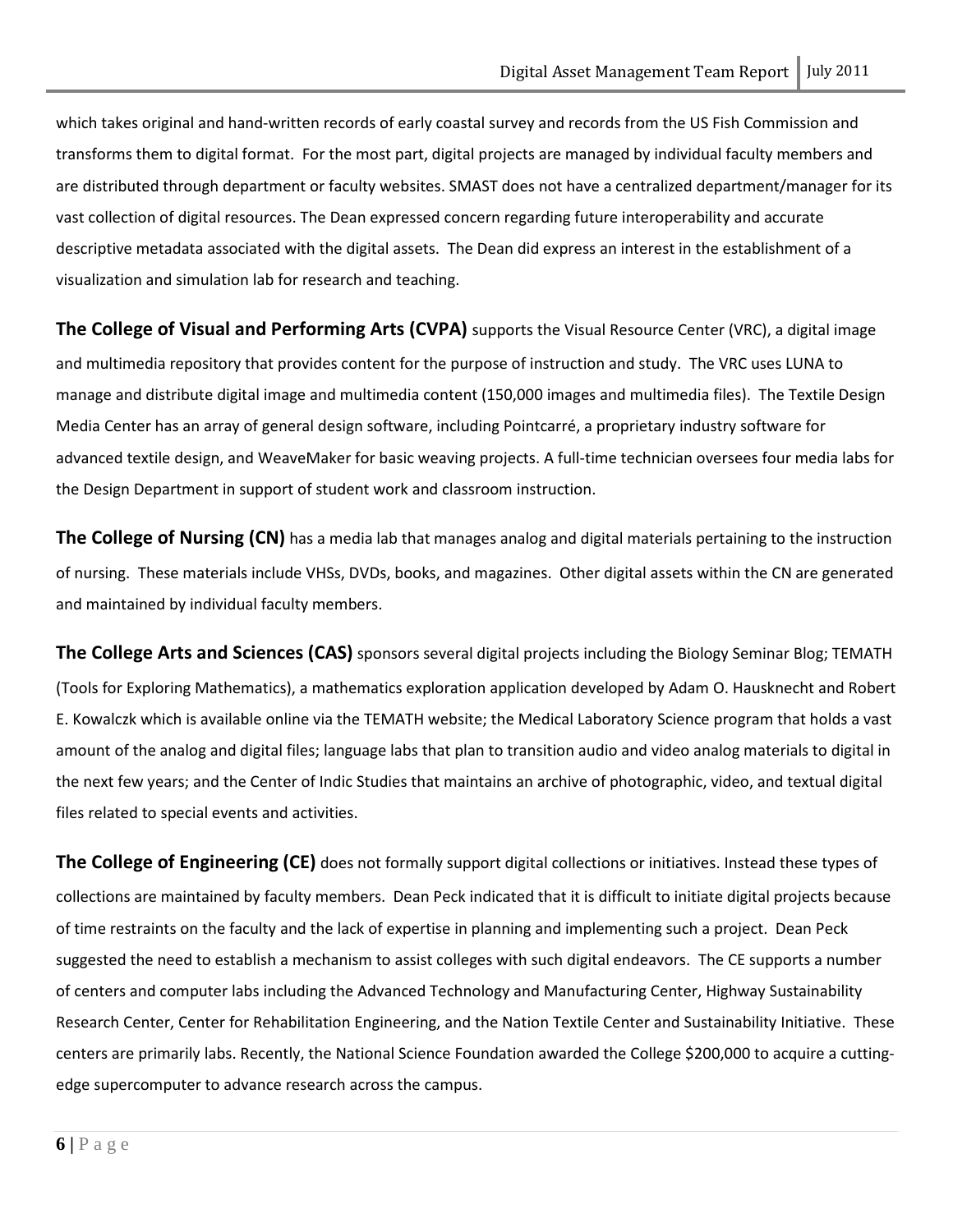<span id="page-7-0"></span>**The School of Law** generates and posts numerous podcasts to the School's website and outside professional law repositories including Westlaw and Computer Assist Legal Instruction. In addition, the School of Law maintains a law library.

<span id="page-7-1"></span>**SEPPCE** does not support a digital collection for instruction. However, it does generate datasets and digital assets through research projects and distributes them through the college's website. SEPPCE supports three centers, two of which (the Center for Civic Engagement and the Center for Policy Analysis) have informational websites. On the other hand, the Kaput Center for Research and Innovation offers an array of image and multimedia digital content including video tutorials, technical publications, blog, wiki, and SimCalc MathWorlds® Software applications. In addition, Dean Ismael Ramirez-Soto made several suggestions regarding the use and access to digital content. He suggested a centralized web portal for digital resources including eBooks. He proposed a web portal that would list the university's software applications and would allow for immediate download. He recommends a pool of technical staff that could be hired by the colleges for special web base and digital projects.

In summation, digital creation, dissemination, distribution and management are isolated; they are controlled by individuals or departments and remain localized within colleges. The college deans endorsed a coordinated effort in regards to the management and distribution of digital assets campus wide. All emphasize the need for university support and guidance in the arena of digital asset management. Some suggested the need for an entity to assist colleges or take the lead in the formation of digital projects and in some cases.

## <span id="page-7-2"></span>**University Digital Repositories**

Several university units hold and manage vast amount of digital assets including the Library, the Archive, PhotoGraphics, Instructional Development and the Visual Resource Center.

<span id="page-7-3"></span>**Claire T. Carney Library** - The library creates and collects digital images and objects for use within its website and other public facing systems such as Voyager, blogs, Facebook and Twitter. Staff within the Library Systems & Digital Services (LSDS) departments is responsible for the creation and maintenance of these collections. LSDS is responsible for assisting other library divisions such as the University Archive and Special Collections divisions develop means, methods and systems for creation, management and maintenance of their digital collections.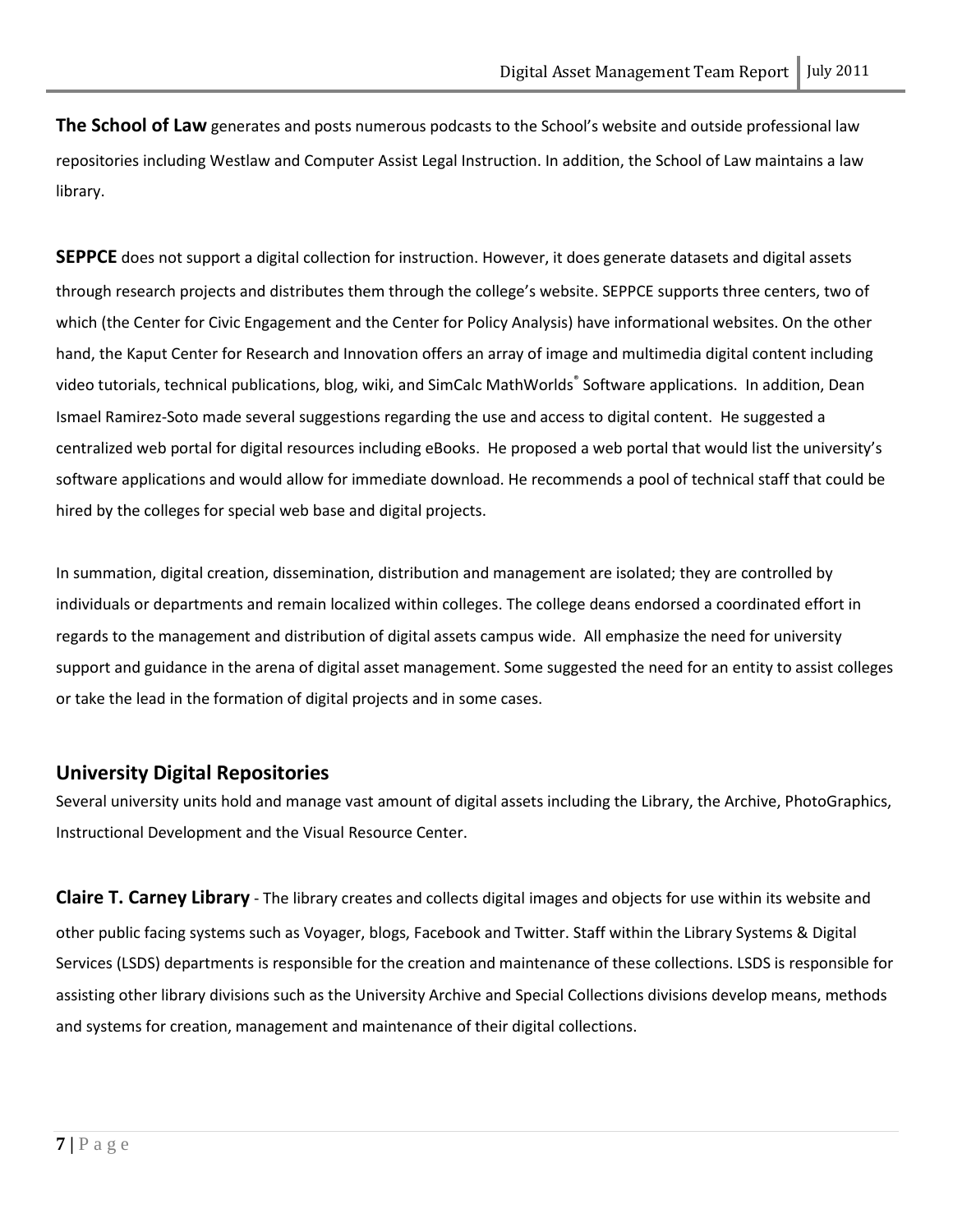Paul Rudolph & His Architecture:<http://prudolph.lib.umassd.edu/> -The Paul Rudolph & His Architecture site is a comprehensive reference resource on the man and his architecture with an emphasis on SMTI / UMass Dartmouth. The UMass Dartmouth campus is viewed as an architectural treasure that is now historically significant. Much has been written on Rudolph and the campus over the years. This web site provides unique central resource for the variety of available materials that will have long term research value on campus and beyond. The site has two major components: (1) A comprehensive bibliography of the works, writings and life of the architect; (2) Supporting images, documents and media.

Stick Style Architecture: [http://www.lib.umassd.edu/digicoll/stickarch/stick\\_architecture.html](http://www.lib.umassd.edu/digicoll/stickarch/stick_architecture.html) -A guide to Stick Style architecture that is prevalent throughout the local southeastern Massachusetts region. The site has two major components: (1) a bibliography of the works on Stick Style architecture, prominent architects, and buildings in the style; (2) supporting images and documents.

<span id="page-8-0"></span>**Library Archives and Special Collections** - Archives and Special Collections maintains text files of detailed inventories for about 200 of its historic university record, manuscript, audiovisual and photographic collections. There is a backlog of additional collections received within the past 5 years that have not yet been inventoried, and there are plans to integrate digital collections with online guides. A portion of the photographic collections have been digitized, but are currently not managed in any coherent manner. Much of the scanning is currently done on demand. Audio and video materials are converted as time and funding allows, since access is severely limited without the appropriate legacy equipment for playback. We have just begun to transition from storing digital files on cd's to storing them on a server, but they are not managed and retrieved in any consistent manner. Plans for implementing a content management system are ongoing, which would involve use of the ExLibris ALMA and Digitool systems for a variety of media, integrating metadata with the library search and discovery systems. The Archives is responsible for the digitization of thousands of pages of newspaper content which at this time is managed by the vendor who also performed the conversion (ColorMax). The Library needs to decide between continuing to host this content through the vendor or preparing for hosting the content in house. The Archives needs assistance in coordinating the conversion and access of its many projects as it plans to digitize as much of the collection as is feasible, given privacy and copyright issues. Other major needs are a dedicated system for preservation of digital assets and a seamless system of access and retrieval that is part of the main library's system.

<span id="page-8-1"></span>**The Library's PhotoGraphics Department** – PhotoGraphics has an ever growing collection of digital images, video, and graphics. They are in the preliminary stages of implementing Canto Cumulus to catalog & distribute their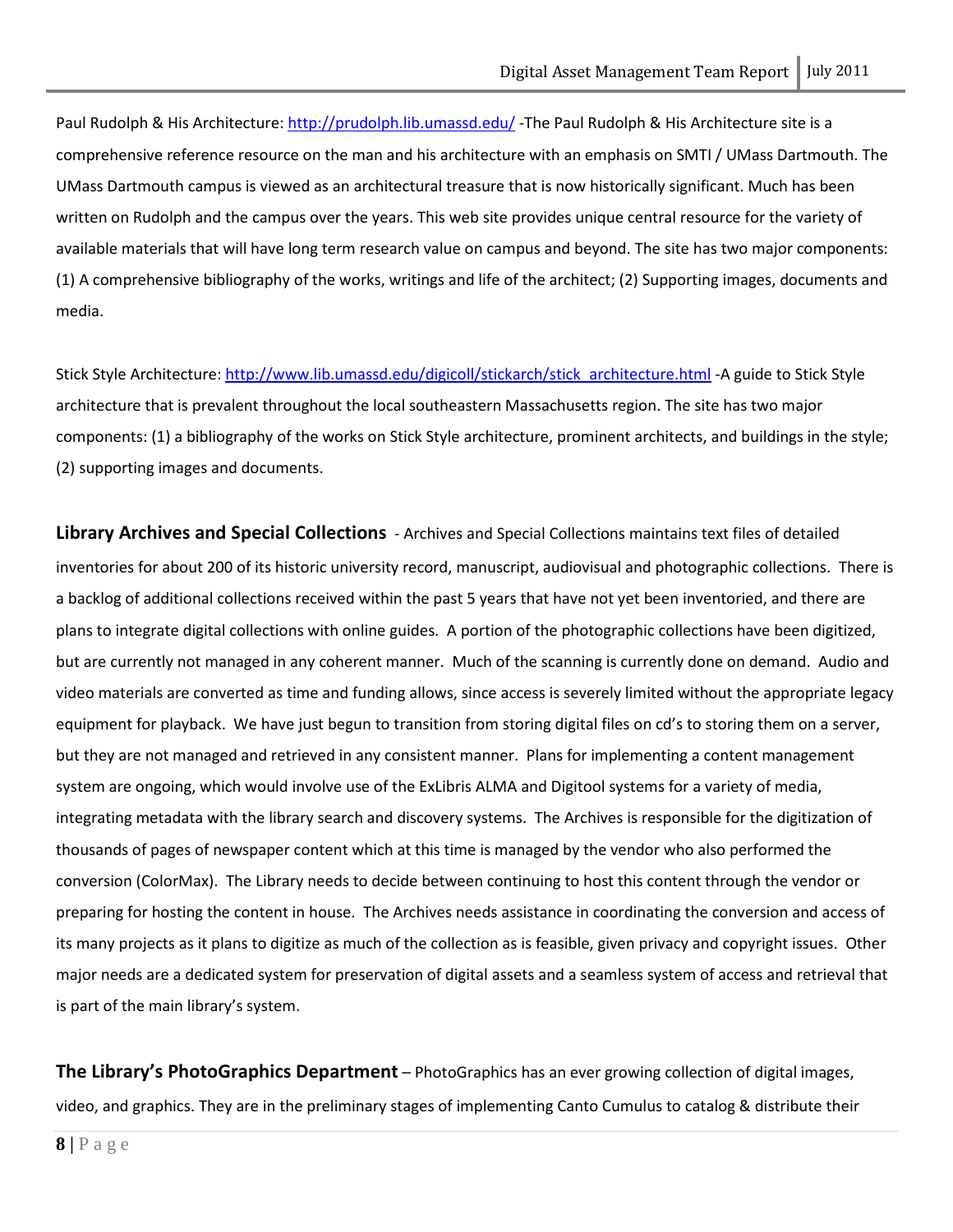digital image collection (currently 100,000+ images). In the future, Cumulus will also be used to catalog their graphics files and possibly their digital video.

<span id="page-9-0"></span>**Instructional Development** - Instructional Development supports the development of re-usable learning objects for faculty use across the colleges that helps to build student skills through self-mastery and self-assessment learning opportunities.

<span id="page-9-1"></span>**Visual Resource Center -** developed and supports one of campus's largest digital of image and multimedia repository. In 2009, the VRC launched online digital database system, LUNA, which is utilized campus wide by faculty and students for instruction and study purposes. Currently, the College of Visual and Performing Arts and the College of Nursing employ the LUNA system to manage and distribute more than 150,000 instructional and educational digital resources, including audio, video, images, and text base media.

## <span id="page-9-2"></span>**UMassDartmouth Digital Asset Management Survey**

After interviewing the Deans, DAMPT developed a survey using Survey Monkey, an online application provided by team members from Instructional Development. DAMPT examined the UMass Dartmouth website for potential stakeholders and was able to identify seventy-seven (Refer to Appendix "A" - List of Potential Stakeholders). The survey was publicized through UMass Dartmouth Announce and UMass Dartmouth Notification, and distributed via private email and hand written invitations. The survey received twenty-two responses representing academic departments, administrative services units, research centers/institutes, and technology services units across the university.

The survey comprised of a series of questions related to the kinds of materials being digitized, the types of digital formats created, the purpose of the digital assets, management approaches applied, employment of best practices and standards for digital assets including written policies and procedures, the capture of metadata, the type of hardware and software used, rights and privacy issues, capacity and expansion plans for the future, and backup procedures.

<span id="page-9-3"></span>**UMass Dartmouth Digital Assets Holdings-** As illustrated by the survey, the campus is in the middle of a transition from non-digital resources to digital ones. Of the survey participants, 72% plan to convert analog materials (photographs, film and video, slides, audio tapes and documents) to digital in the next five years. As presented in the UMass Dartmouth survey digital creation is vast and includes a multitude of the MIME types some of which are specific to software applications and may be difficult to render in the future. With that said however, the majority of digital assets generated on campus are textual files including spreadsheet, page layout files, presentation files, audio, multimedia and images files as well as reusable learning objects. The survey indicates that the bulk, 36%, of digital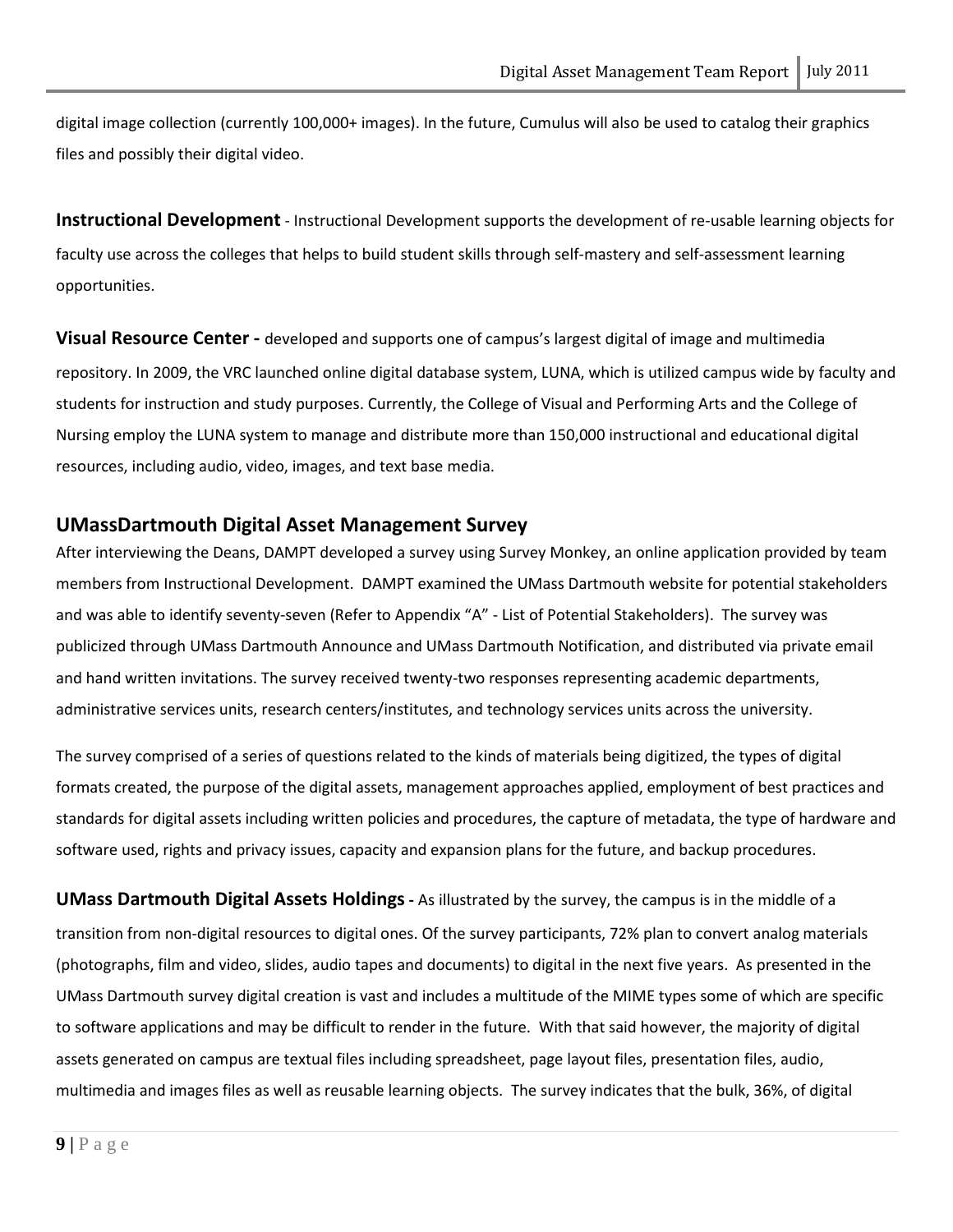assets were generate for classroom instruction, 30% for research of which 7% are specific to grant projects, 18% for publication and website, and 6% for administration.

<span id="page-10-0"></span>**Method for Digital Capture (device, hardware, software)** - The primary methods for digital capture are flatbed scanners, digital cameras including Flip cameras, video cameras, and screen capture applications such as Camtasia as well as computer generated content for research. Resources are digitized by faculty members and digital campus labs including Instructional Development, PhotoGraphics, the VRC, and labs within the separate colleges. In the case of the UMass Dartmouth Library/Archive, they employ a number of third party venders to digitize and maintain collections including the Boston Library Consortium for books and ArcaSearch for Diario de Noticias newspaper projects.

<span id="page-10-1"></span>**Distribution and Access –** Distribution and dissemination varies from provisional methods such as CDs to thirdparty enterprise systems. Out of the twenty-two survey responders, 43% distribute digital content by means of CDs, DVDs, thumb drives and email; 24% share digital content through social networking sites such as Facebook, Flickr, You Tube, along with web blogs and web wikis; 17% provide access to UMass Dartmouth and personal websites; 20% employ university systems including UMass Dartmouth wikis, blogs, myCourses, OPAC and database systems (newspapers, images and multimedia content) and 11% use distribution systems that are affiliated with off-campus governmental and educational institutions. For the most part distribution and management remains isolated to individuals or departments within the colleges and University units. The results is the end-user must employ multiple application systems to retrieve digital content, leaving discovery of the universities digital resources difficult and cumbersome and in some cases impossible to locate.

**Management -** The methods to manage the University's digital assets is disconcerting. Of the survey responders 40% rely on file directory, file name conventions, and spreadsheets as methods to track and manage digital assets while 30% utilize some type of a digital asset management application. In most cases the latter responders managed large digital collections with tens of thousands of digital assets. These applications range from proprietary to open source discovery and digital management systems and includes, the Library's ExLibris ALMA and Digitool systems and Archives' Arc Search newspapers, Visual Resource Center LUNA system, a multi collection catalog and distribution system for digital image, multimedia, presentation and documentation for the purpose of instruction and study, Instructional Development is developing a learning object repository using an open source product called KORA that will catalog and house instructional content that can be used and shared by faculty; PhotoGraphics utilizes Canto Cumulus system to catalog and manage its digital images, video, and graphics; Admissions utilized Slide Room for CVPA portfolio submissions that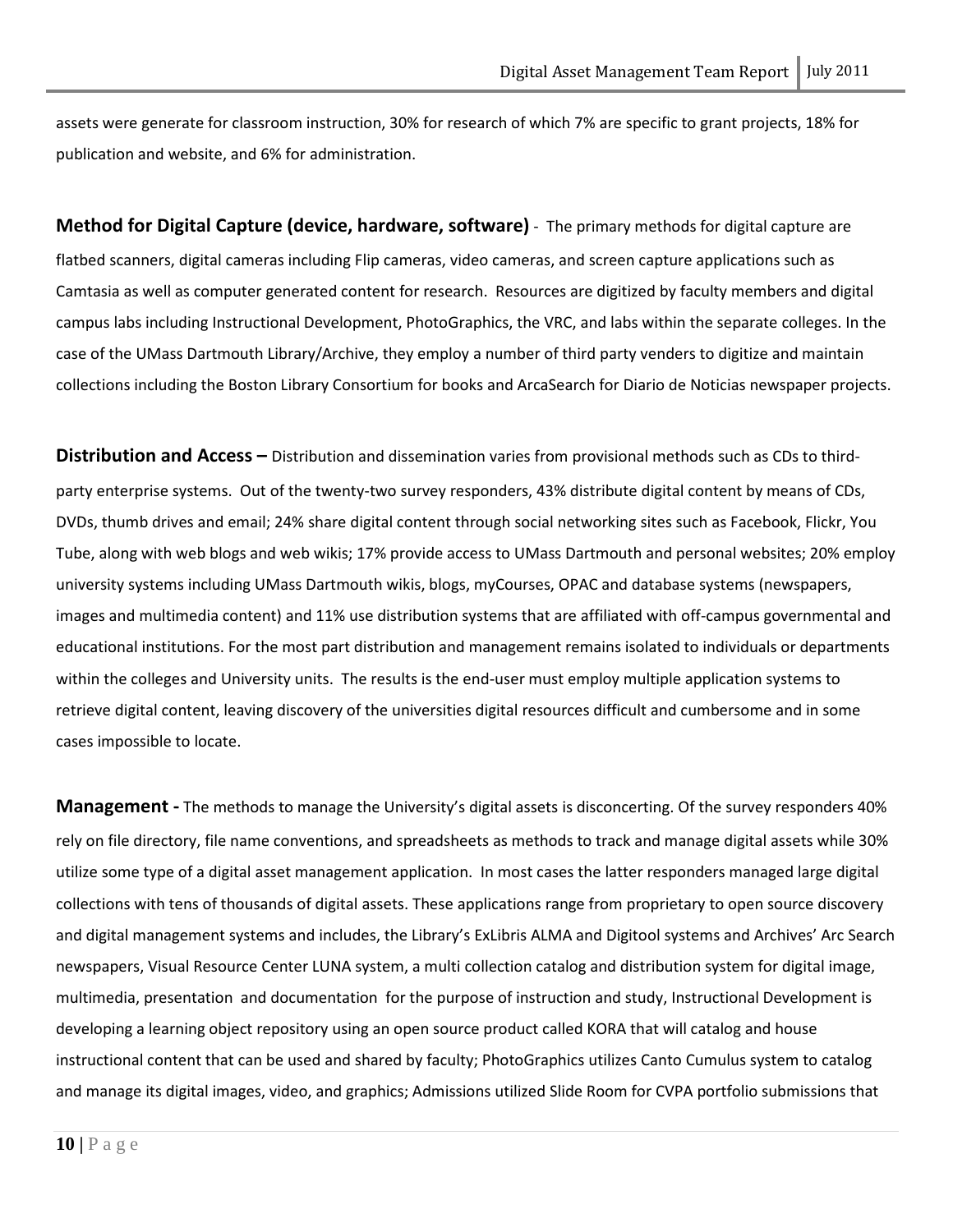includes image and multimedia digital content, and headed up by CITS ImageNow is an imaging system that link images to records in ERP systems - specifically HCM, PS Finance, and PS Student Administration. Many of these applications are designed for a particular clientele and provide specific functionality that meets their needs. At this time, there is no single system on campus or available commercially that will address the needs of all the departments or their constituents.

<span id="page-11-0"></span>**Policies and Procedures-** The survey indicates that only a modest number, less than 20%, of individuals and/or departments, have formal procedures to capture and maintain digital assets. Only 15% of the respondents have written policies and/or procedures. Only 1% captures administrative or technical metadata. Of those surveyed 30% suggested that they collected descriptive metadata.

<span id="page-11-1"></span>**Digital Metadata Standards-**Very few individuals and departments capture any type of metadata. Fundamental to discoverability and longevity of a digital asset is metadata, which describes the "who, what, when, where, and how "of a particular resource. According to Anne J. Gilliland, "metadata not only identifies and describes an information object, it also documents how that object behaves, its function and use, its relationship to other information objects, and how it should be managed." Those units who do provide descriptive metadata use Photoshop Bridge, spreadsheets, or catalog systems.

<span id="page-11-2"></span>**Intellectual Property, Privacy and Fair Use -** Survey results suggests that 87% of the digital assets are restricted by some type of copyright and privacy laws. With that said, many of these resources are vital to the campus community for use in instruction, research, and study.

<span id="page-11-3"></span>**Storage/Security Procedures-** According to the survey expected growth in data storage is projected to triple in the next five years. The survey suggests that 20% of responders used the university Data Center to store and preserve their digital assets; the remaining 76% use standalone computers, CD/DVD's, portable hard drives, or localized servers. Of the latter 3% use the UMDAR cloud. Only 36% of participants employ daily backup, 16% backup weekly, monthly or annually, and 40% do not backup at all.

<span id="page-11-4"></span>**Survey Comments** - We asked participants of the survey what is needed to support their efforts in management and distribution of digital assets. Many expressed the need for IT support for hardware storage and speed of content delivery. Some requested technical expertise in the management of digital assets. One responder expressed the immediate need for 10 year campus wide digital asset management plan, especially because of pressures from funding agencies to provide public access to research.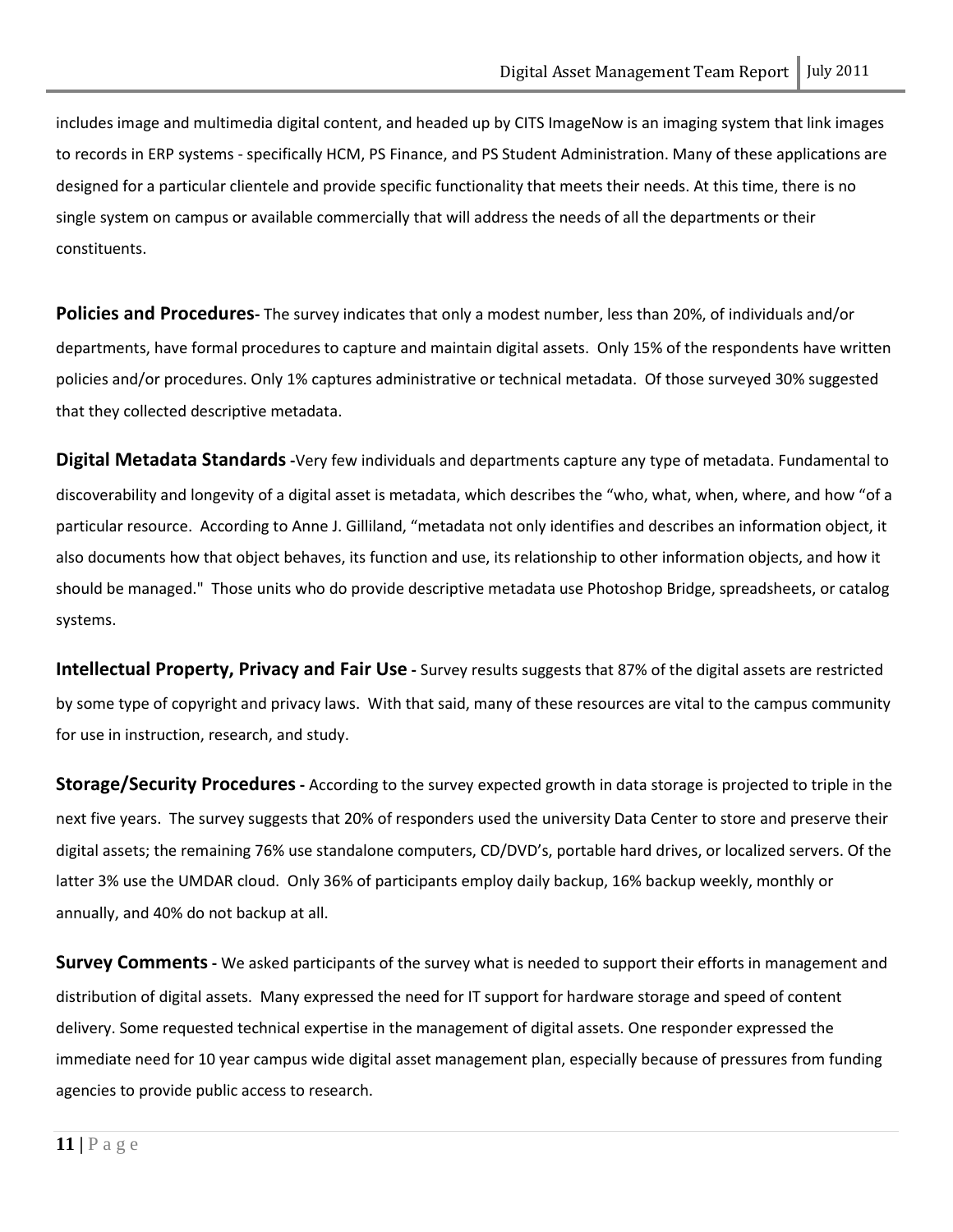# <span id="page-12-0"></span>**Stakeholder Interviews**

The DAMPT conducted five one-on-one interviews that focus on digital assets and management methodology. During the interviews several recurring themes came to forefront. In general, almost all the interviewees expressed the need for direction and guidance in the management of digital assets and are looking to the university to develop a coordinated mechanism that would aid and support their digital projects. Some indicated the need for staff expertise and financial support to implement digital curation. Many express concerns about storage space. Some seek financial assistance with purchasing and licensing of digital assets. In addition, they anticipate a greater need of support in the following areas: video conference, visualization /virtual labs, web research and sharing. In conclusion many interviewees are willing to participate in university solutions to manage their digital assets.

# <span id="page-12-1"></span>**Digital Asset Management Models**

Like so many institutions grappling with massive amount of data, UMass Dartmouth is on the edge of new era. Only recently have universities formed or expanded departments to address these mounting issues. Below are some models that have been adopted by other universities to address digital curation and may serve as models for a UMass Dartmouth solution.

<span id="page-12-2"></span>**Brown University - Center for Digital Initiatives(CDI),** <http://dl.lib.brown.edu/>**,** was formed in 2009 through the merger of the Library's Center for Digital Initiatives (CDI) with two units formerly administered by Brown's central computing group (CIS): the Scholarly Technology Group (STG) and the [Women Writers Project](http://www.wwp.brown.edu/) (WWP). CDI supports digital scholarly projects and systems in collaborations with partners across campus and other institutions. CDI assists with all aspects of digital projects including planning, design, transcription and digitization of source material, interface and information design, training, documentation, and long-term support and archiving. CDI staff consults and advises on digital grant applications, new project ideas, questions about digital tools and approaches, and advice on digital issues and methods in teaching. CDI provides long-term support for digital scholarly projects and publications, including digital repository services and expertise in data standards and maintenance to ensure permanence, interoperability and scalability.

<span id="page-12-3"></span>**University of Minnesota (UM),** <http://www.lib.umn.edu/datamanagement/funding>**,** established a data management website that includes links to best practices, standards and guidelines for digital curation. In addition to the website a new unit was established, the Digital Conservancy Program (DCP) administered by the University Libraries. The DCP provides stewardship, reliable long-term open access, and broad dissemination of the digital scholarly and administrative works of University of Minnesota's faculty, departments, centers and offices. Materials in the Conservancy are freely available online to the university community and to the public.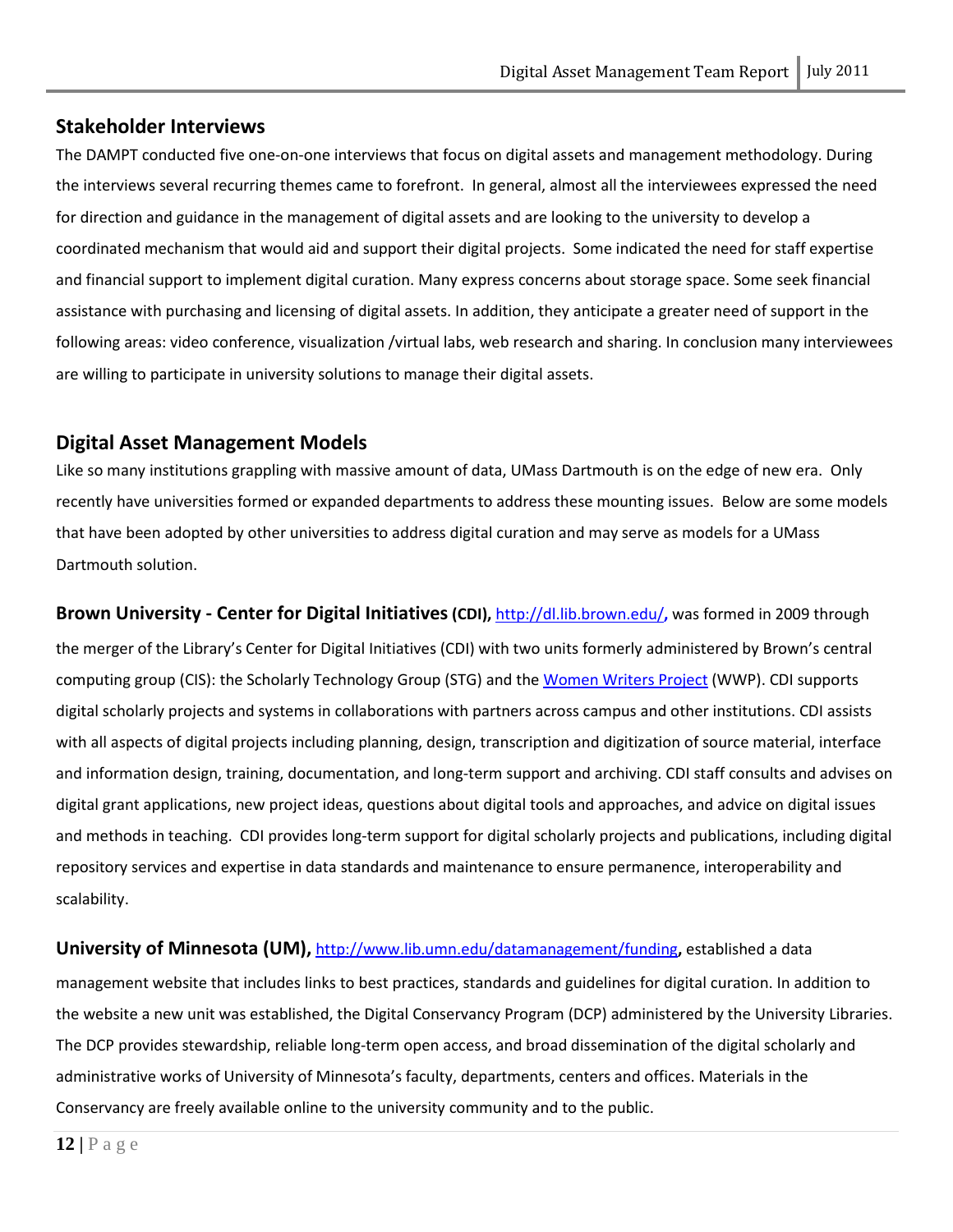<span id="page-13-0"></span>**Yale Office of Digital Assets and Infrastructure (ODAI), [http://odai.research.yale.edu/.](http://odai.research.yale.edu/)** provides access to Yale's digital collections. ODAI manages audio and video recordings and supports faculty and researchers with digital deposits, retrieval and preservation of their publications and research. "ODAI guides collaboration among the schools, libraries, museums and other campus units that are developing strategies and systems for digital capture and digital asset management. The ODAI Director reports directly to the provost and has parallel relationship" with the Office of Digital Dissemination. ODAI works in collaboration with Information Technology Services and the Office of Digital Dissemination to develop, deploy, and manage the new digital asset management infrastructure. In 2009, ODAI provided the framework for a collaborative digital program entitled "Cross Collection Discovery" (CCD).

<span id="page-13-1"></span>Dartmouth College, <http://www.dartmouth.edu/~library/mediactr/>, supports the instruction and research needs of Dartmouth's faculty, students, staff and alumni by providing facilities, collections and expertise for researching, viewing and producing a wide range of digital and electronic media by means of its Jones Media Center (JMC) overseen by the university Library. The JMC facility provides equipment to repair, duplicate, transfer, and preserve multimedia and image materials for classroom and extracurricular projects for students and faculty. Services include loaning digital cameras, camcorders and audio recorders. Walk-in multimedia stations are available for editing, scanning and manipulating audio, video, and images for the creation of classroom and scholarly presentations. JMC staff are members of IT and Library units. Together they provide expertise, training and instruction in digital production. In addition JMC enable users to scan, print or email their microform collection, comprised of more than 400,000 items.

<span id="page-13-2"></span>**Michigan State University,** [http://www.lib.msu.edu/branches/dmc/aboutus.jsp,](http://www.lib.msu.edu/branches/dmc/aboutus.jsp) charged a team to conduct a survey of the campus's digital asset holdings. One of the outcomes of the endeavor was the creation of a librarian position in the Digital Information Services unit of the MSU Libraries. (11) The Digital Information Division serves as the administrative home for the Digital and Multimedia Center, a digitization and metadata creation program. The center's structure consists of an Imaging Supervisor who trains and supervises student work in a variety of duties relating to imaging and unit operations using detailed procedures and provides detailed information and assistance to library users in an automated environment; a librarian who generates metadata for past and future digital projects covering a variety of media types; a Copyright Permission Coordinator who consults with MSU faculty, staff, students and other affiliates concerning copyright permissions including searches for rights holders and brokering copyright permission agreements; a Unit Engineer whose duties include design and support of all DMC/VVL media systems and audio and video restoration and production; and a supervisor who oversees the supervision of DMC support staff and student assistants; line management of operations, collections and services. A growing program area for the Division is collaboration with faculty through the creation and curation of digital content and services to enhance learning, teaching, and research.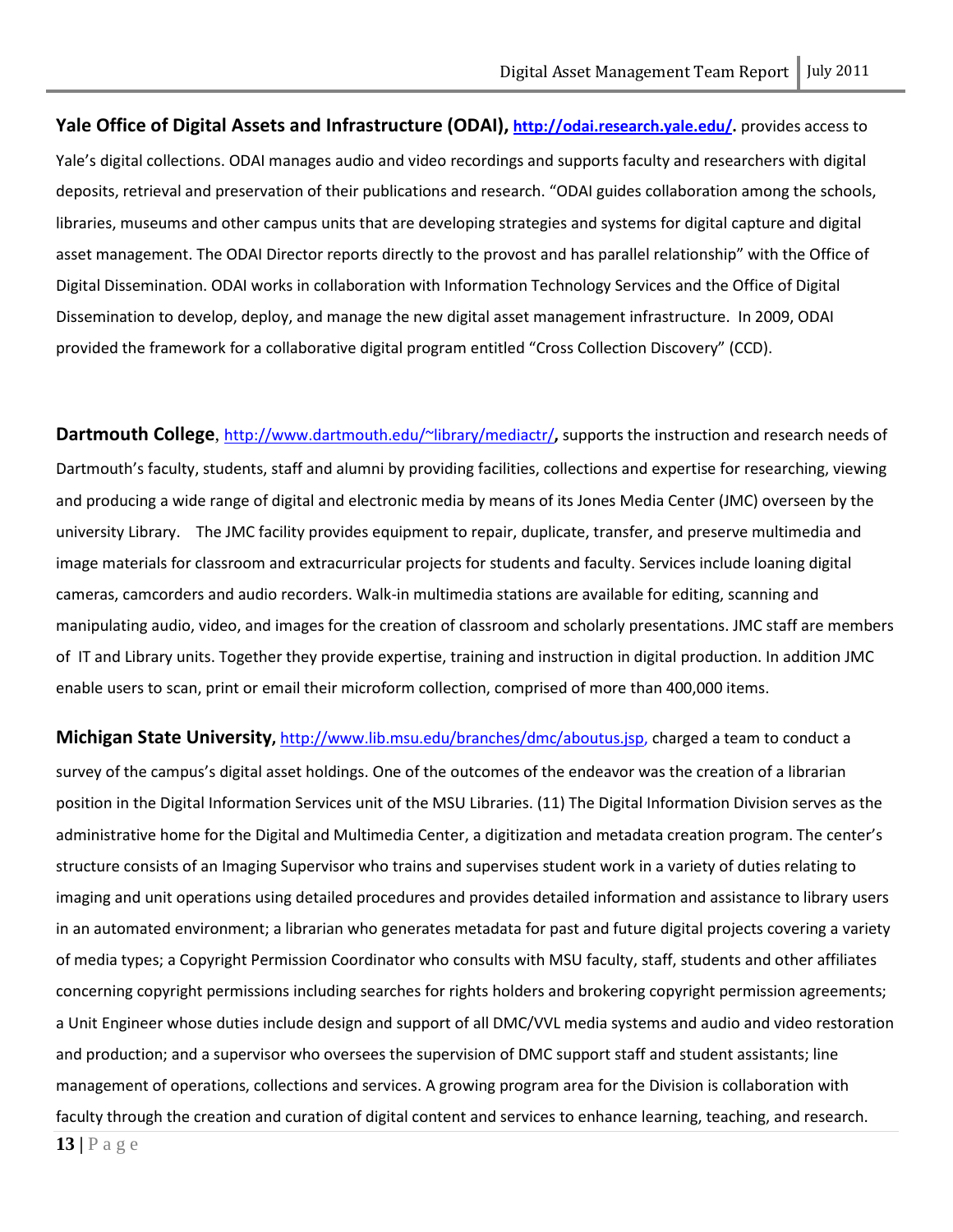In April 2009, **UMass Amherst Libraries**,<http://www.library.umass.edu/about-the-libraries/digital-initiatives/> , established a Digital Strategies Group to provide assistance in the development of the infrastructure needed to support digital assets. Digital Strategies Group (DSG) oversees the coordination of digital activities, including creation and management of metadata and digital content, compliance with established priorities, and guidance for digital projects. In June 2009, the Digital Strategies Group formed three additional working groups: the Metadata Working Group; the Digital Creation and Preservation Working Group and the Data Working Group. The Metadata Working Group (MWG) consists of library staff with expertise in metadata, cataloging, archives and special collections, and scholarly communication. The MWG provides direction for and coordination of metadata creation and management at the University of Massachusetts Amherst Libraries. The Digital Creation and Preservation Working Group (DCPWG) oversees the plan and implementation of the Libraries' digital preservation program. Formed in March 2010, the Data Working Group (DWG) duties were to articulate the Libraries' role in the management and curation of research data campus wide and develop a number of services to help researchers analyze and implement existing data management practices. They provide consultation on the preparation of Data Management Plans for university faculty and researchers. These groups comprise of library staff with expertise in digital projects and members from the IT staff.

<span id="page-14-0"></span>**Academic Research Library Report Series: New Roles for New Times, 2011 -** The Academic Research

Library has initiated a series of reports entitled *New Roles for New Times*. Each report will identify and delineate emerging library services and thus new roles within the library profession. The first report, released in March 2011, is *The New Roles for New Times: Digital Curation for Preservation*. It suggests that academic libraries need to reposition their services and provide curatorial guidance and expertise for digital content wherever it may be created and maintained. The report advocates that librarians can no longer expect researchers or scholars to come to them for advice and assistance; instead librarians must instead find new ways to reach them wherever they may be and provide services. As outlined below, the report makes several recommendations to libraries.

*"Stop waiting and start proactive engagement locally: This should be done through relationship-building with the Office of Sponsored Programs, the Provost, the Vice President for Research, the deans and department chairs, through other grant connections, data centers, and individual professors and researchers in your institution. Faculty partnerships are a significant driver in digital curation initiatives as are policy partnerships with campus offices.*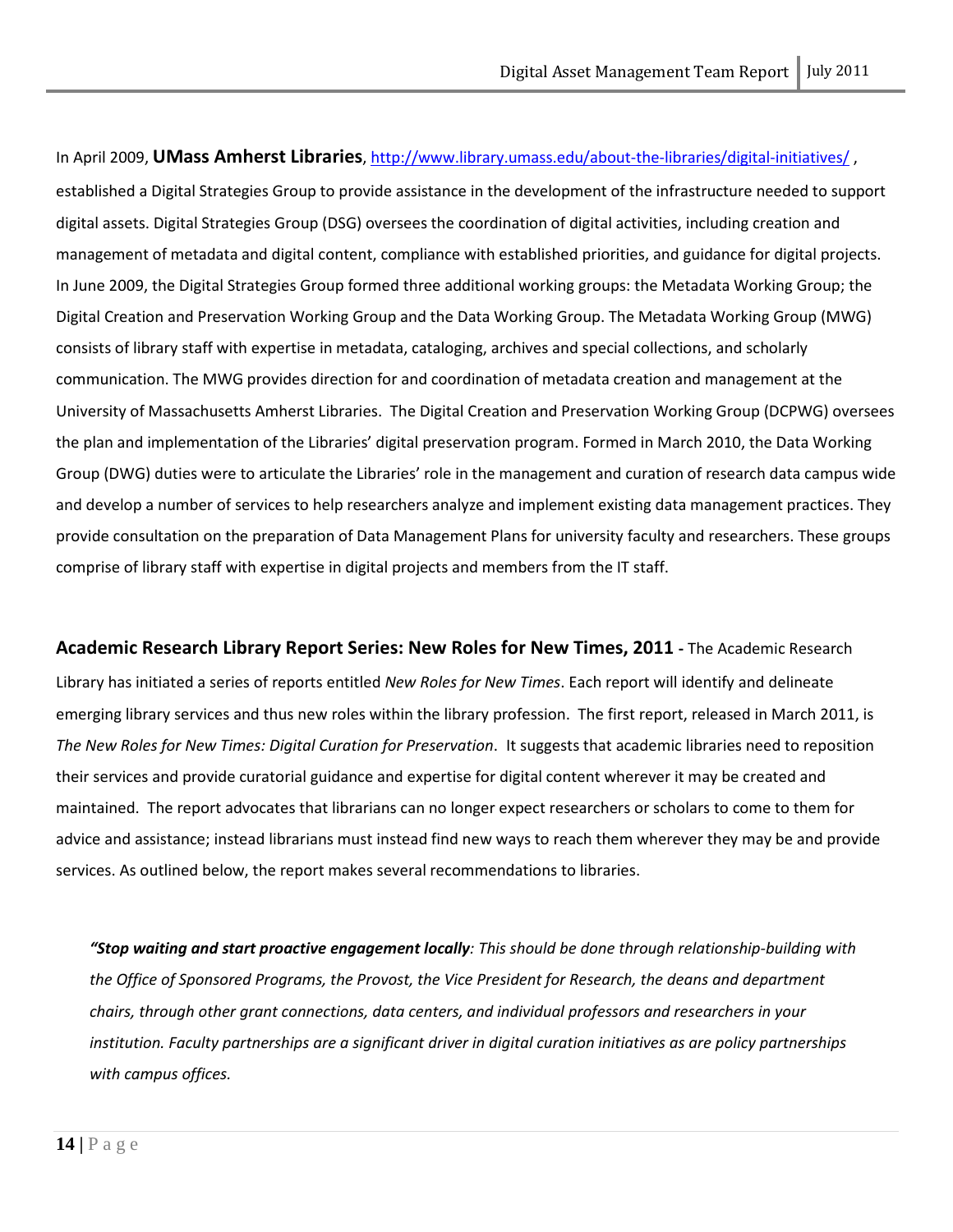*Stake a claim in the production cycle: Consider new services in creating multimedia and other digital assets by hosting e-publishing services (e-journals, e-books, e-conference proceedings, etc.) and by hosting and curating digital archives, datasets, digital art objects and websites, etc. The important step is to bring these services inhouse and seize the moments of opportunity as they arise.*

*Start retraining and repurposing staff: The library needs to think of digital curation as a core function of the library and to invest financial and other resources into it accordingly. Seek in-depth, long-term training programs for your interested staff. Bring experts to your library. Maintain the daily conversation that your library is and will be engaging in digital curation services.*

*Be a doer, not a broker, wherever possible: There is no need to hand over our future to external groups; research libraries have adequately demonstrated that it is possible to collaborate in managing digital content and maintaining staff and technology infrastructures in an economically viable way.*

*Consider digital curation collaborations: Reach out to partners and together, pick a project or a meaningful aspect of technology infrastructure, and begin building a long-term relationship.*

*Actualize collaborative engagement: Work collaboratively and steadily with other selected institutions over time to build a sustainable cyberinfrastructure. Early experiences and trends indicate that multi institutional collaborative approaches provide a successful organizational context that is necessary to meet this large and ever-shifting challenge. Research libraries have much to gain if they behave as active players in the development and management of research cyberinfrastructure across the arts, humanities, social sciences, sciences, and engineering fields. If they embrace their emergent roles as anthropologists of research environments, co-producers and broadcasters of digital content and builders of systems for research collaboration, communication, and scholarly object management, then research libraries and their employees*  will successfully transform themselves into highly regarded service entities and partners in the global digital *research community of the early twenty-first century."*

The models presented in this DAMPT report offer many alternatives and approaches to the management of digital assets. Yale, Brown, Dartmouth, and Michigan State University have established full time program units administered by the university library, IT departments, or a combination that is dedicated to the mission and services associated with digital curation. These units provide a multitude of services including consultation and technical support with planning, implementation and collaboration of digital projects campus wide, provide training and guidance to faculty and students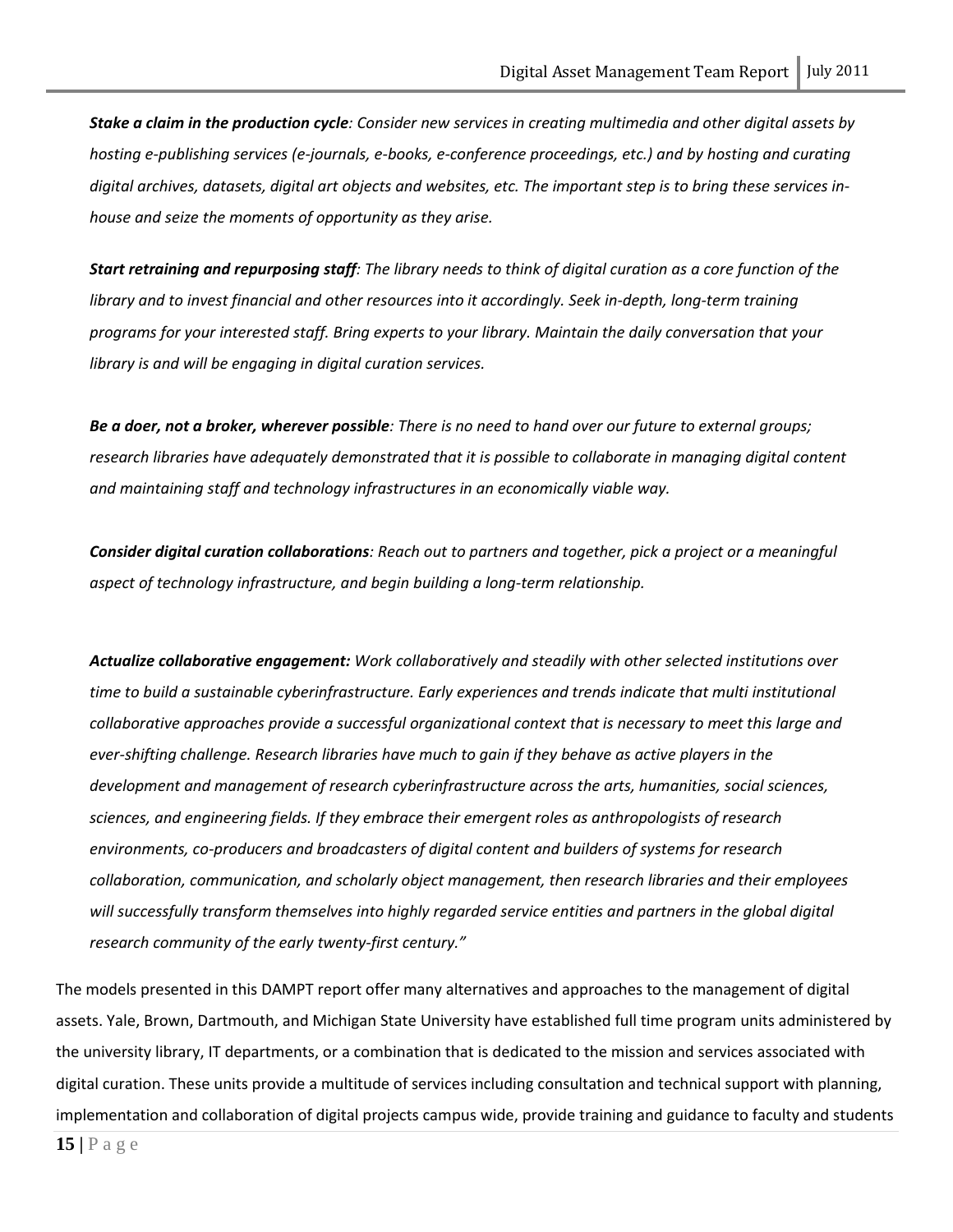in digital capture, dissemination and preservation. On the other hand, the University of Michigan and University of Massachusetts Amherst have approached the solution through a series of workgroups to assist with the formation of a digital asset management plan. Each solution has its benefits and disadvantages and is often depended on financial and staff support from the university.

#### <span id="page-16-0"></span>**Recommendations**

The DAMPT proposes the following course of actions.

- 1. The university should continue to expand the campus movement on Digital Asset Management started by the Dean of Library Services (Terrance Burton), the Chief Information Officer (CIO) and Associate Vice Chancellor for Information Technology (Donna Massano) and the DAMPT committee.
- 2. The DAMPT report be issued and released to university community after review by Dean & CIO/VC.
- 3. The university implements a strategic, institutional approach to digital asset management by including digital asset management as a component in the University strategic planning process.
- 4. The university administration build on the DAMPT committee's findings and work with the Faculty Senate to require that all faculty, departments, divisions and organizations prepare an annual digital asset report detailing substantive collections of digital assets, including those developed in house as well as those acquired or subscribed to through an outside vendor. This includes all assets created, collected, and acquired with the use of university funds or on university time.
- 5. Establish an implementation team with a program chair/coordinator, to create a template for the annual digital asset management report form. Through the library's website an online template along with instructions to complete the report will be disseminated to the university community. The implementation team will utilize the survey and analyze the reports to develop a comprehensive campus wide digital asset management plan that includes guidelines for metadata scheme construction, provide resources and training for working with schemas and the systems and expansion of the web site to include further resources and consultation.
- 6. Establish an advisory committee to create guidelines determining what types of digital assets require curation. This might include criteria such as type of material (e.g., flash-based learning objects vs. excel spreadsheets) and the size of the collection. Review policies, procedures and strategies proposed by the implementation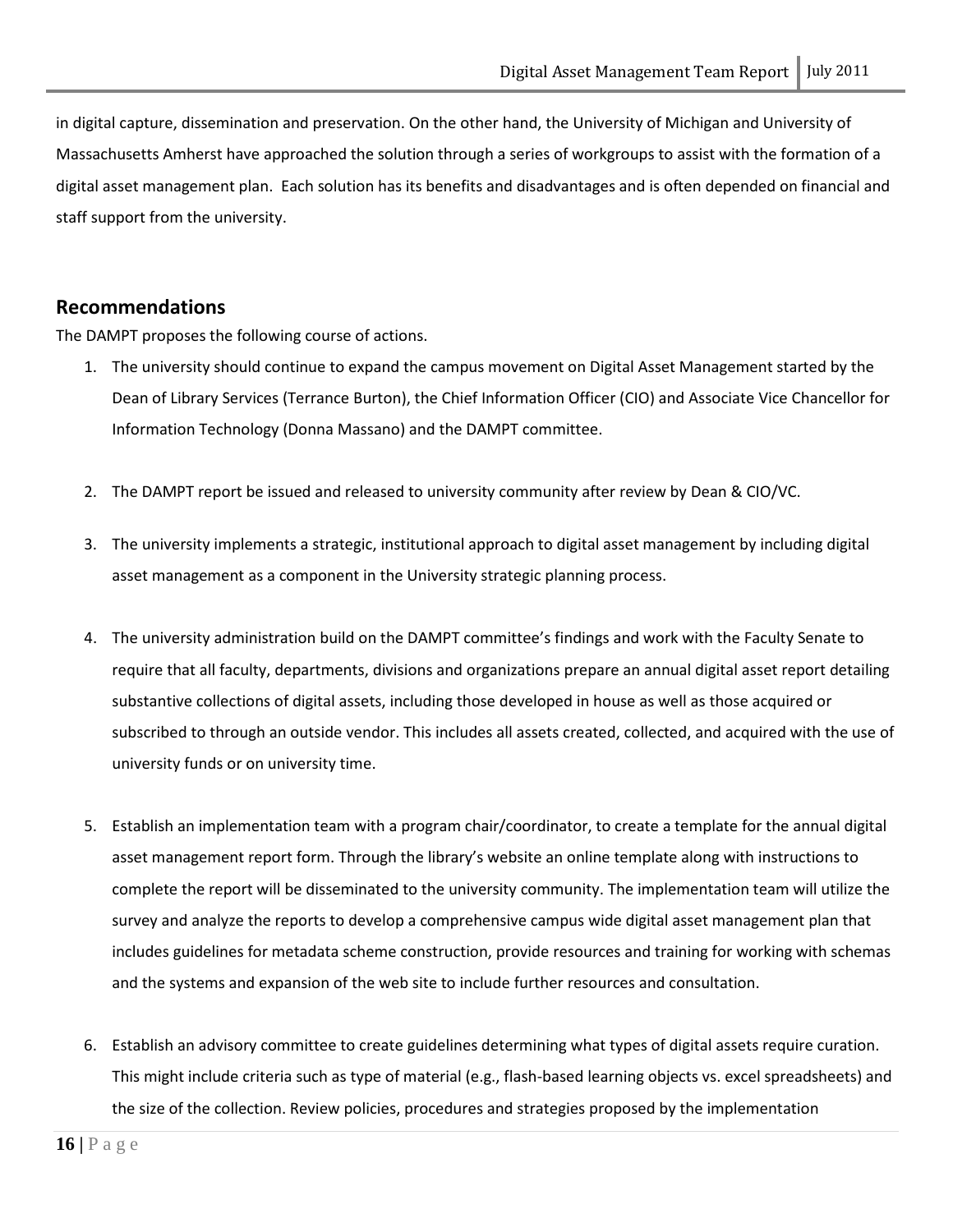committee to ensure outcomes reflect the needs of the various campus stakeholders, digital asset owners and most important the campus community

7. Once the above recommendations are completed, the university may consider the establishment of permanent team(s) or unit (s) whose primary responsibility would be to support the university community with various aspects of the digital asset management in the areas discussed above. Through a proactive approach this entity(s) would provide guidance and support with the creation or management of digital assets in the following areas: serve as a key partner by assisting faculty and researchers with the management of their digital assets; guide university members through digital/data management compliance processes as mandated by funding institutions and universal scholarly and academic initiatives; provide assistance with the preparation of data and digital asset management plan; assist and support faculty with the development and creation of quality metadata needed to ensure discoverability and future interoperability; bring awareness of the universities existing digital programs and distribution systems; encourage campus wide adoption and assist with collaboration between interested parties and work with all appropriate units to ensure a comprehensive digital curation program including robust and secure cyberinfrastructure data storage and long term preservation.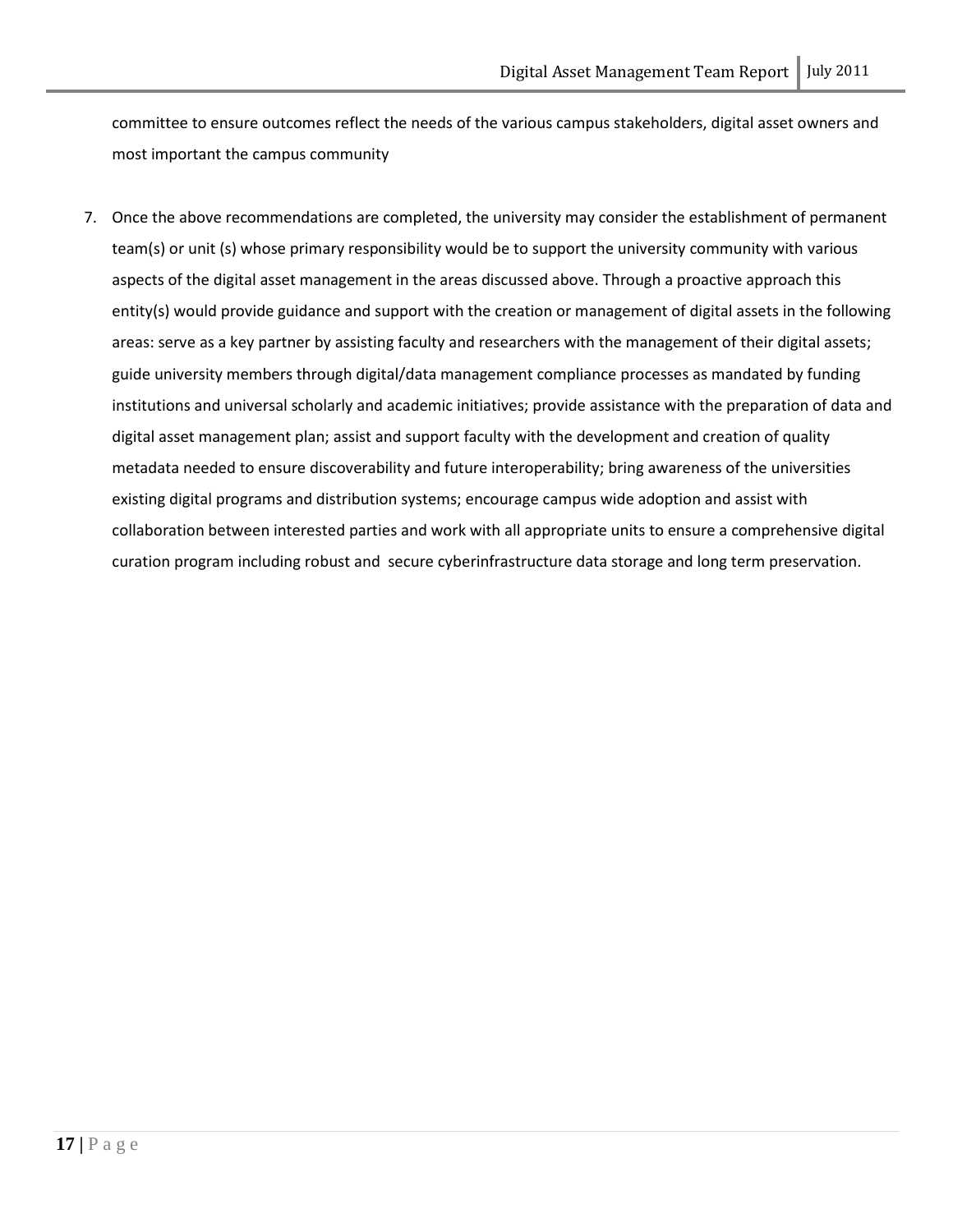# <span id="page-18-0"></span>**Bibliography**

- 1. Brunt, James. "How to Write a Data Management Plan for a National Science Foundation (NSF) Proposal." February 17 2011. LTER Intranet. Long Term Ecological Research Network. 06 March 2011. http://intranet2.lternet.edu/node/3248.
- 2. Coalition for Networked Information. Performance Archive and Retrieval Workgroup. "Current Practices in Digital Asset Management Version 0.9." October 2003. Internet2. Coalition for Networked Information. 06 January 2011. http://www.internet2.edu/arts/files/digital-asset-management%28v09%29.pdf.
- 3. Dartmouth College. "Digital Asset Management: Elements of an Institutional Program Final Report on the Duke/Dartmouth Project." November 2006. Duke-Dartmouth Report Dartmouth Version. 06 February 2011. http://www.dartmouth.edu/~library/col/0607/docs/DukeDartmouth.pdf.
- 4. "Digital Collection Development Plan Task Force Final Report." August 2009. Berkeley Library. 06March 2011. http://www.lib.berkeley.edu/Collections/pdfs/digital\_collection\_development\_plan.pdf
- 5. Digital Curation Centre. 09 February 2011. http://www.dcc.ac.uk/digital-curation/what-digital-curation.
- 6. "Digital Curation Strategy for UCL Library Services." Jan 2009. University College London Library Services. University College London. 09 February 2011. http://www.ucl.ac.uk/library/dig-cur-strategy.shtml
- 7. "Final Report MSU Digital Curation Planning Team." June 26, 2010. MSU Digital Curation Planning. Michigan State University. 09 February 2011, http://msudcp.archives.msu.edu/?p=73.
- 8. Humanities Advanced Technology and Information Institute and University of Glasgow, and the National Initiative for a Networked Cultural Heritage. "NINCH Guide to Good Practice in the Digital Representation and Management of Cultural Heritage Materials." 2002 National Initiative for a Networked Cultural Heritage. National Initiative for a Networked Cultural Heritage. 09 February 2011. http://www.nyu.edu/its/humanities/ninchguide/.
- 9. Information Literacy Program "ANU Data Management Manual. Managing Digital Research Data at the." September 2010. Australian National University. 06 January 2011. http://ilp.anu.edu.au/dm/ANU\_DM\_Manual\_v10.09.17-63\_2010-09-17.pdf.
- 10. McCord, Alan. "Overview of Digital Asset Management Systems." EduCause Evolving Technologies Committee. 2002.